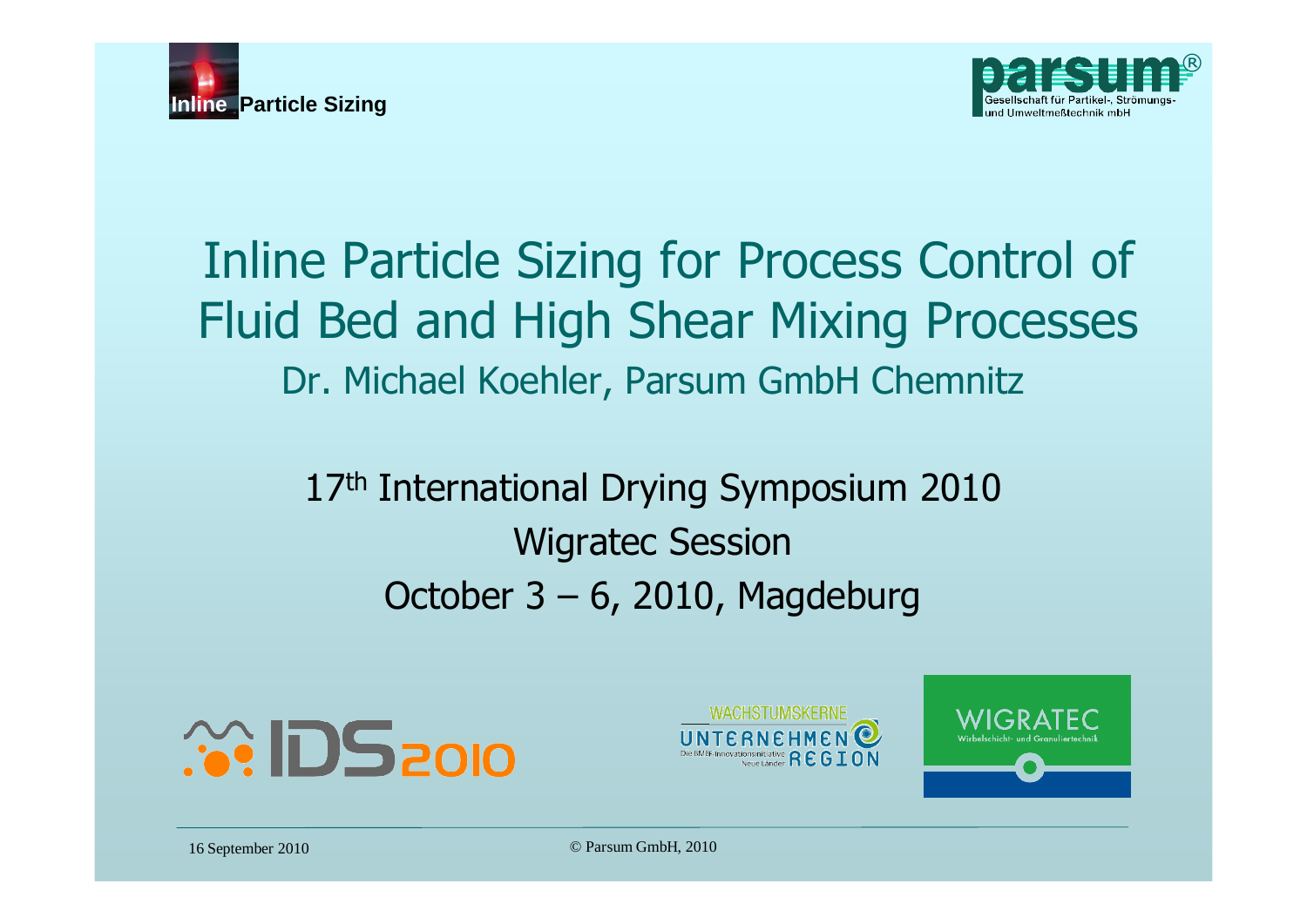



## Presentation Outline

- Terms of On-Line, In-line, At-line etc.
- Destination and Requirements
- Presentation of Particle sizing results
- PARSUM's measurement principle
- Case Study Fluid Bed Processes
- Case Study High shear granulation processes
- Conclusion

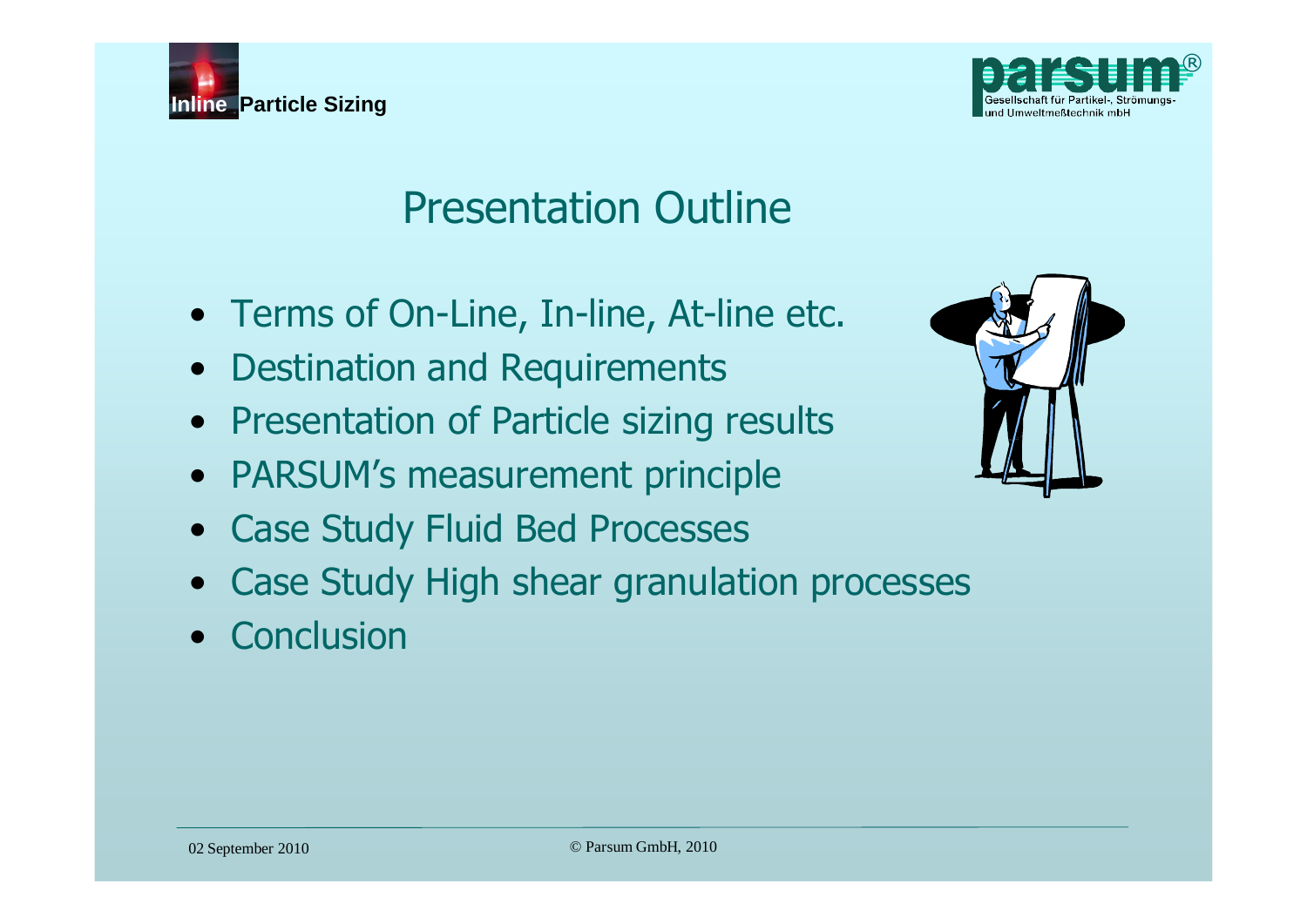

## In-line Particle Size Analysis (PSD) Definition of Terms

- **On-line** Measurement with "real time" output of the results (e.g. by continuous or quasi- continuous sampling or bypass)
- **In-line** Measurement and analysis performed directly inside the process
- **AT-line** Measurement of a sample near the process in production environment
- **Off-line** All laboratory methods with sampling (analysis is separated from process in respect to time and space)



**Inline Particle Sizing**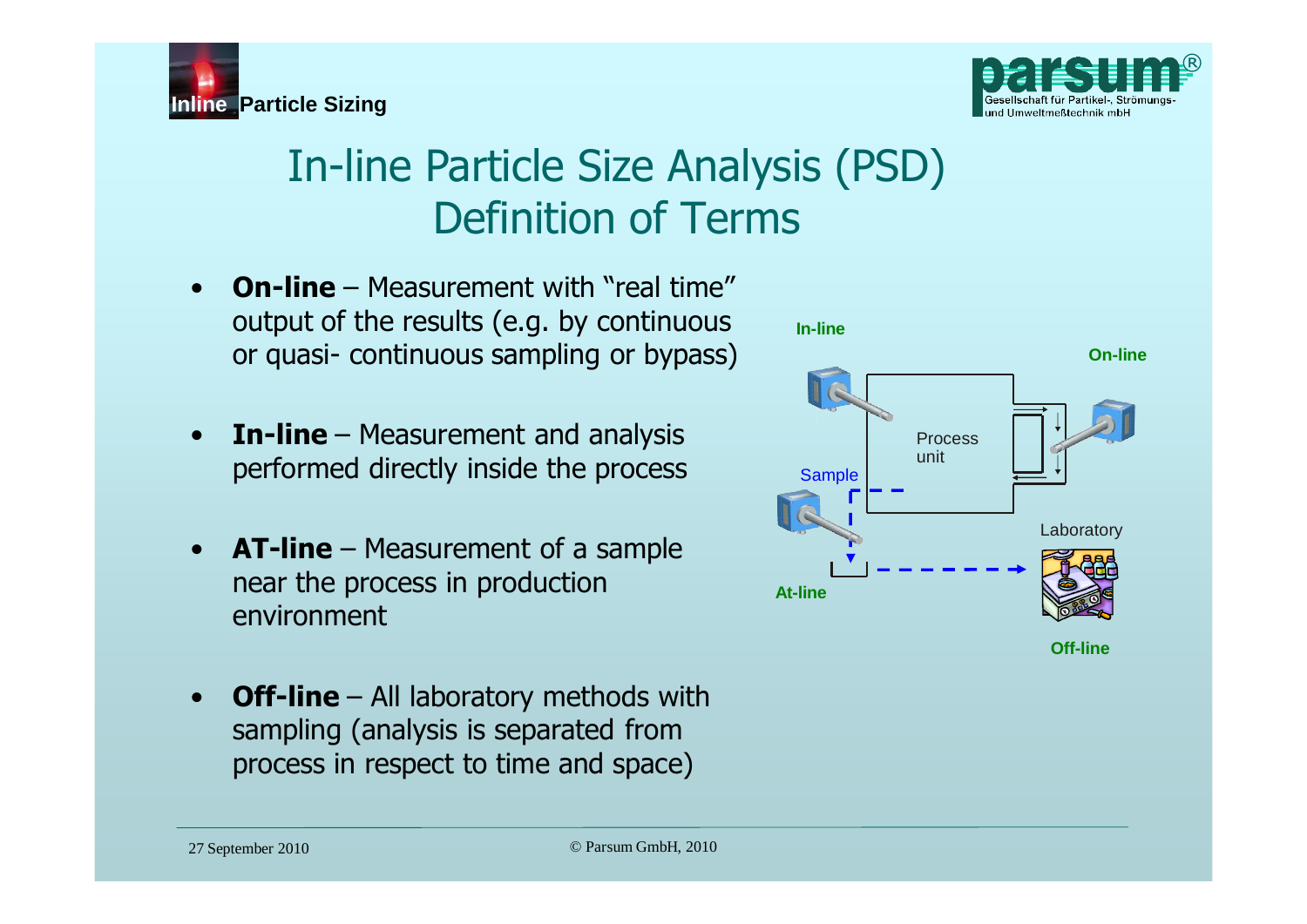



## Why In-line Particle Size Analysis ?

- Monitors the particle size continuously
- Gives more representative results
- Increases efficiency and throughput.
- Gives higher quality by tighter control
- Reduces the potential product contact to operator
- Improves batch to batch consistency
- Gives better control to minimize wastage
- Reduces costs of production

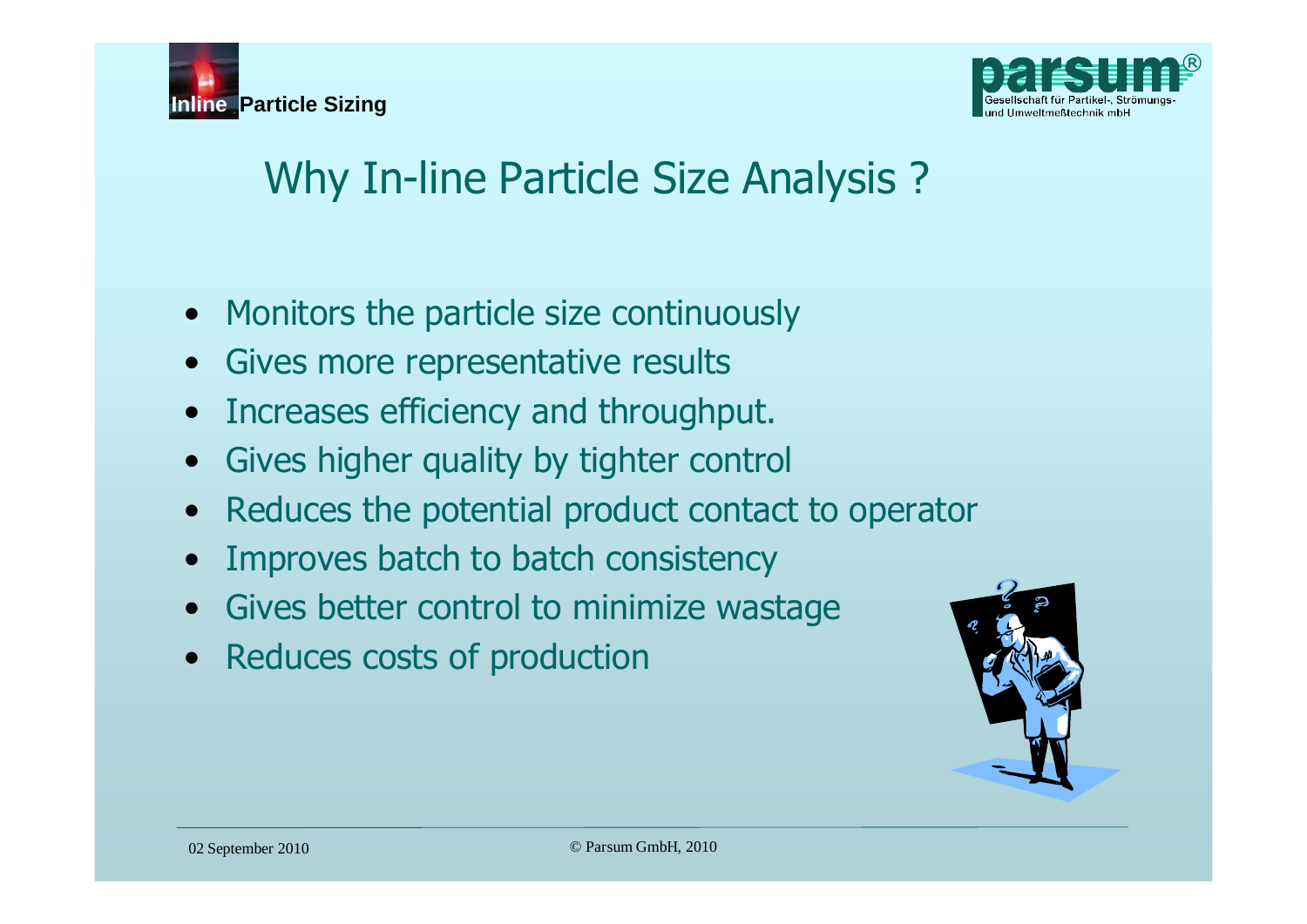



## Requirements for use in Industry

- Low hardware efforts for installation
- Wide measuring range  $\dots$   $\mu$ m  $\dots$  mm
- True inline capability
- Robust industrial design
- Long term stability
- Independent of process conditions and product properties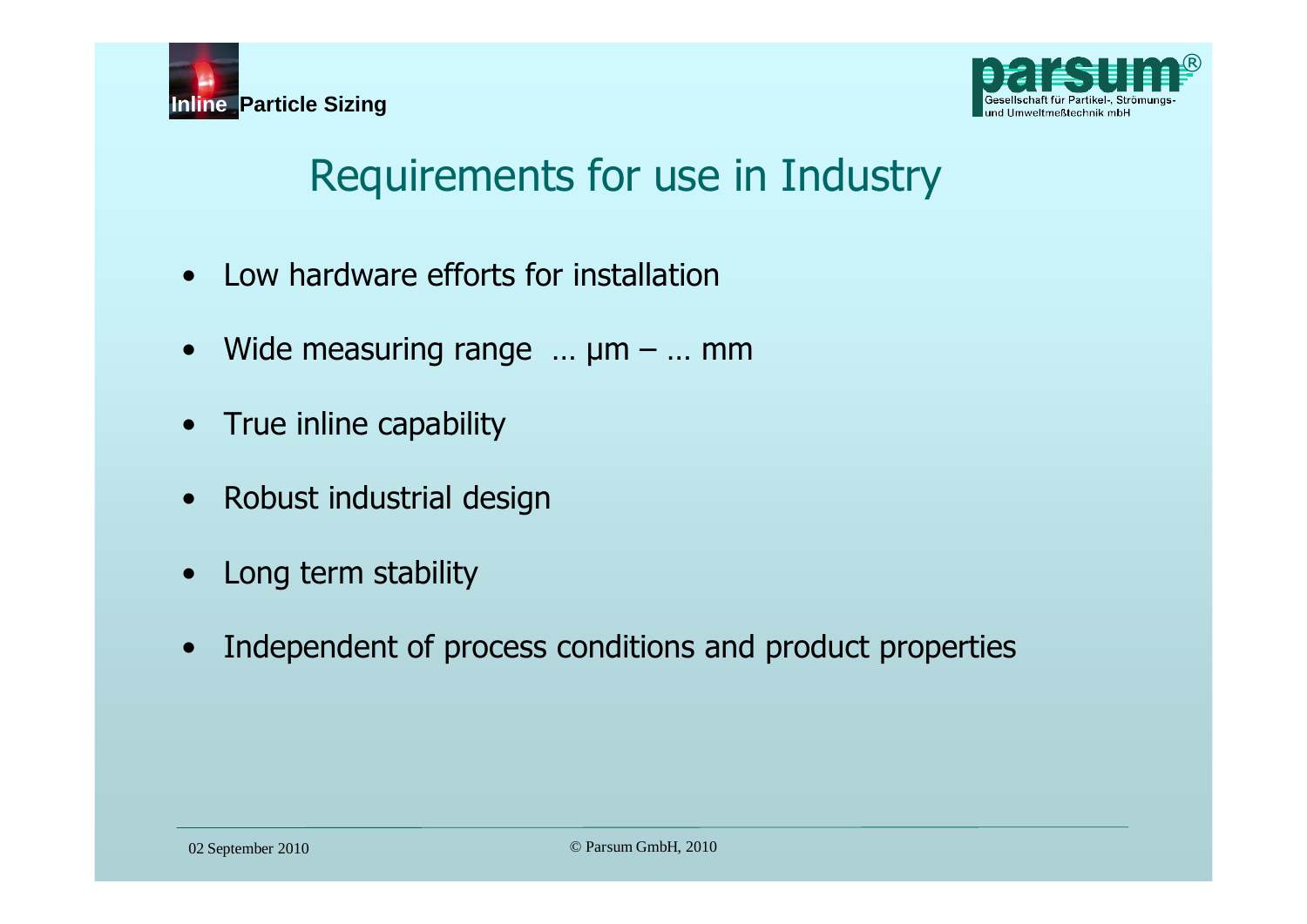



### Presentation of Particle Sizing Results

### **Off-line (process photo):**

- PSD only at sample times
- No information about the progress of particle size



### **In-line (process movie):**

- Progress of the PSD over the time
- Concentrated information for process control e.g.  $X_{10,3}$ ,  $X_{50,3}$  and  $X_{90,3}$
- Dynamic of measurement is adjustable to process dynamic
- Averaged PSD at any interval

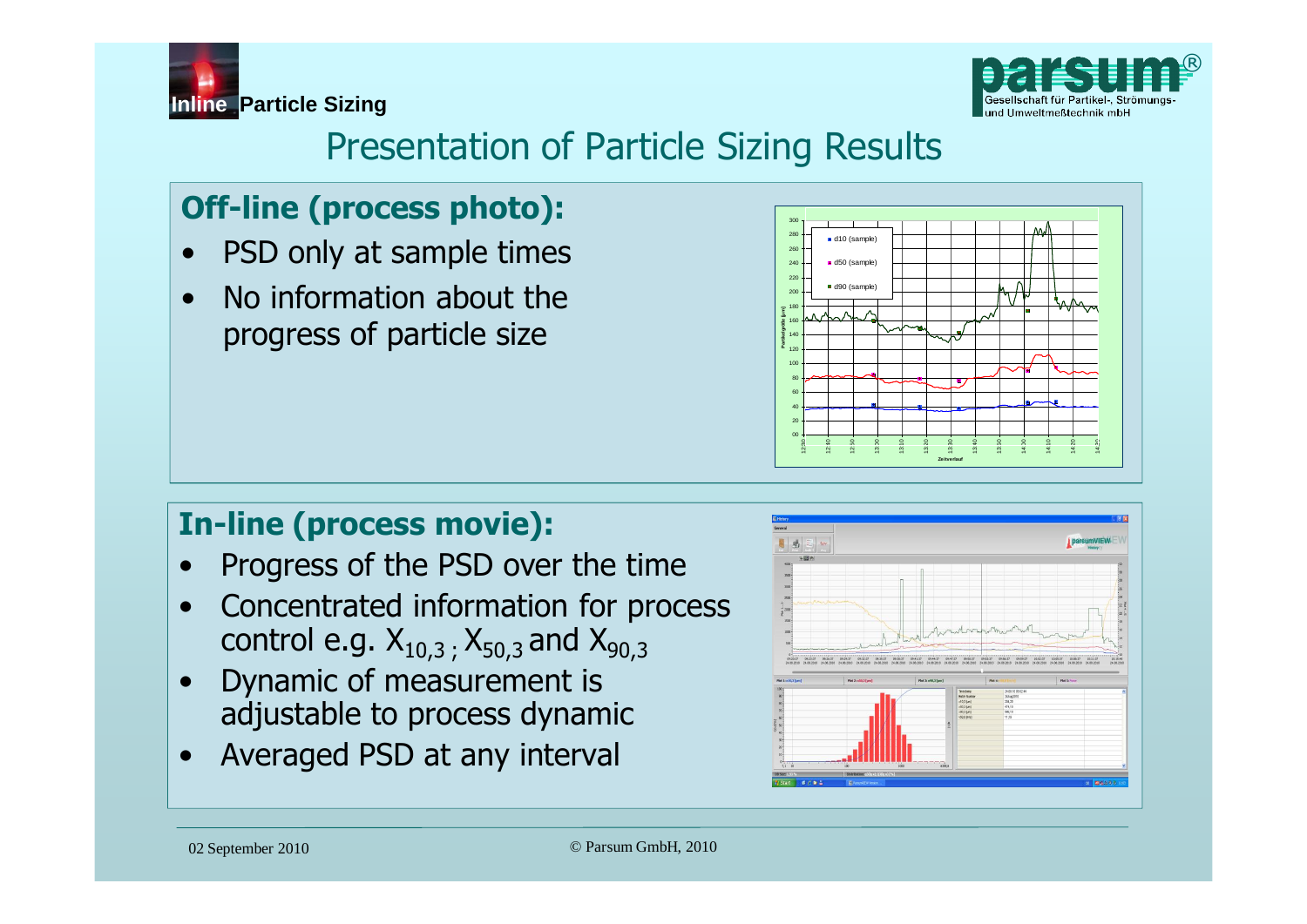



### Parsum measuring principle



- Modified spatial filter method
- Measuring principle is based on evaluation of the shadows from moved particles in a parallel laser beam

#### Properties:

- Measuring range approx. 50µm to 6mm
- Velocity range up to 50 m/s
- Continuously recording of particle velocity and particle size
- Method especially for online use
- Chord length measurement
- Single particle measurement
- Probe with no moving parts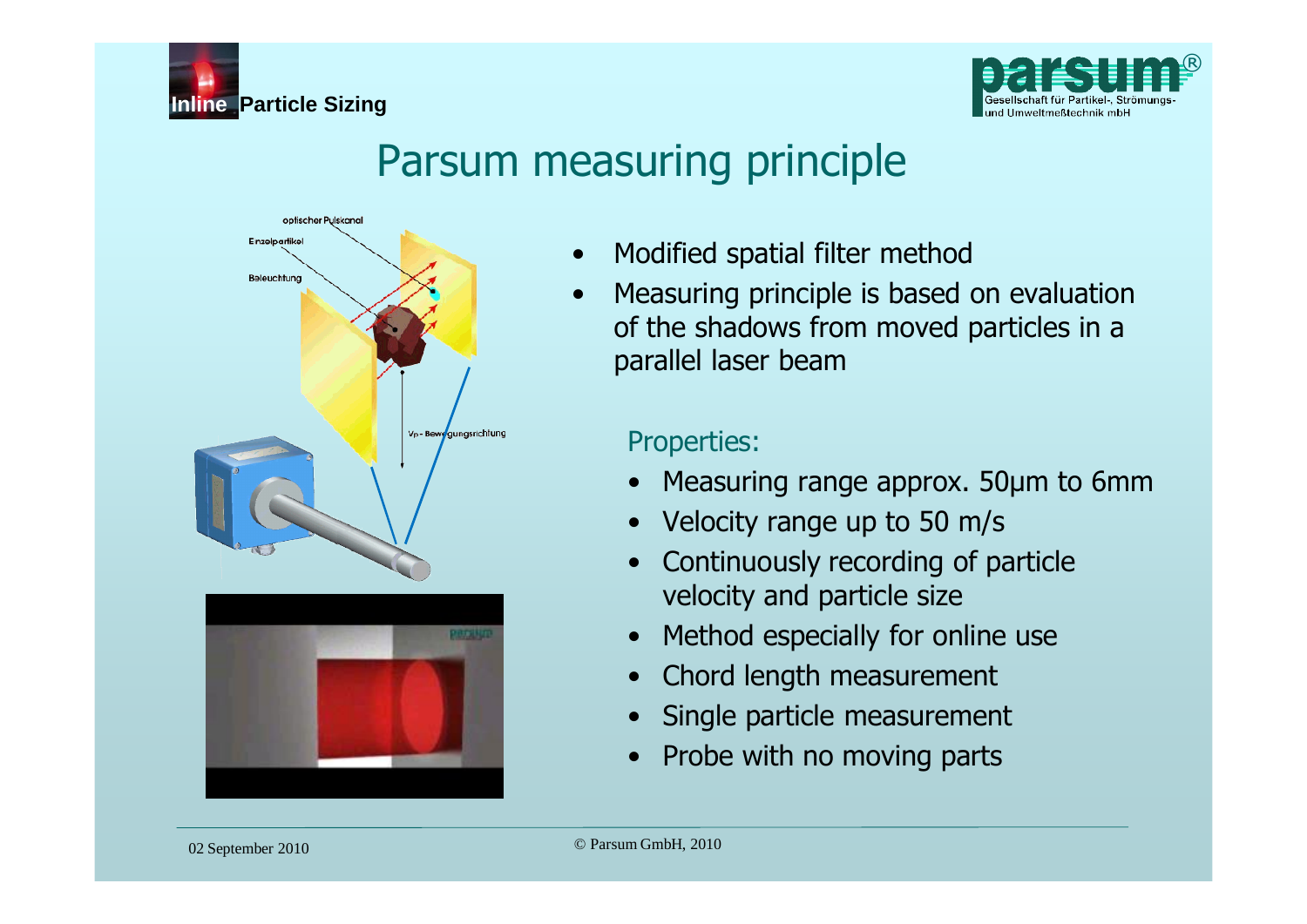



## Modified Spatial Filter Method

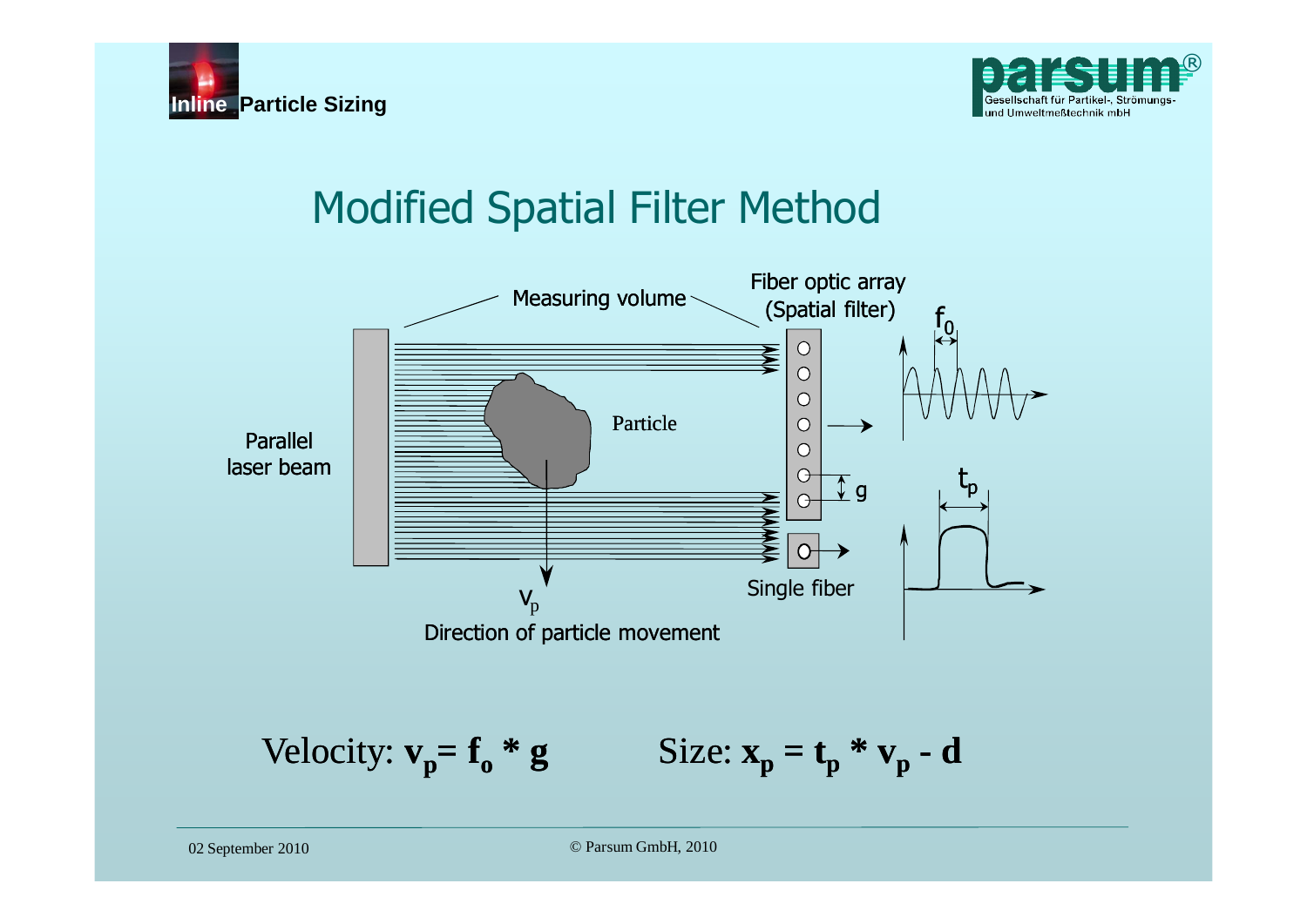



### Process Interface – Inline Eductor D23



- For high loaded particle streams and for processes with irregular particle movement like Fluid Bed, High Shear Granulation
- Air purge to hold optics free
- Ring-nozzles to suck and accelerate particles
- Particles are moving on straight Lines
- separation effect is minimized
- Installation with Tri Clamp DN50
- Periodic back purge function with a separate internal nozzle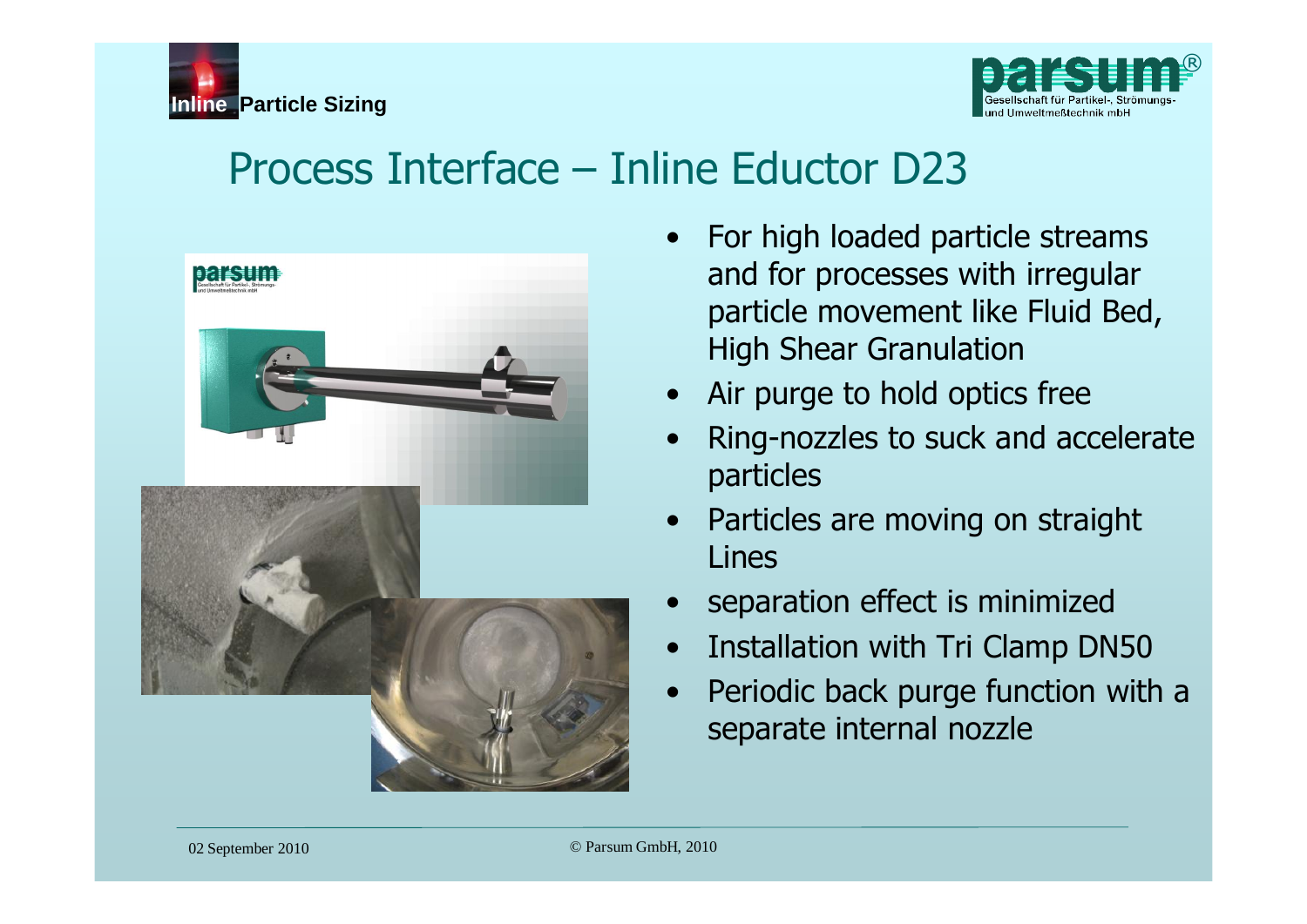

# **Inline Particle Sizing**

## Fluid Bed Batch Granulation

Objective:

- To see trends in granulation,
- To find end-point of granulation,
- To see any defect (blocked nozzles, break down of fluidized bed ...) and
- To demo the usability of IPP-70 for direct measurement inside fluidized beds.
- $\triangleright$  Product: Lactose Powder,
- $\triangleright$  Equipment: 5 Kg lab scale FB Granulator, Top Spray
- ¾ Installation: IPP70-S with D23



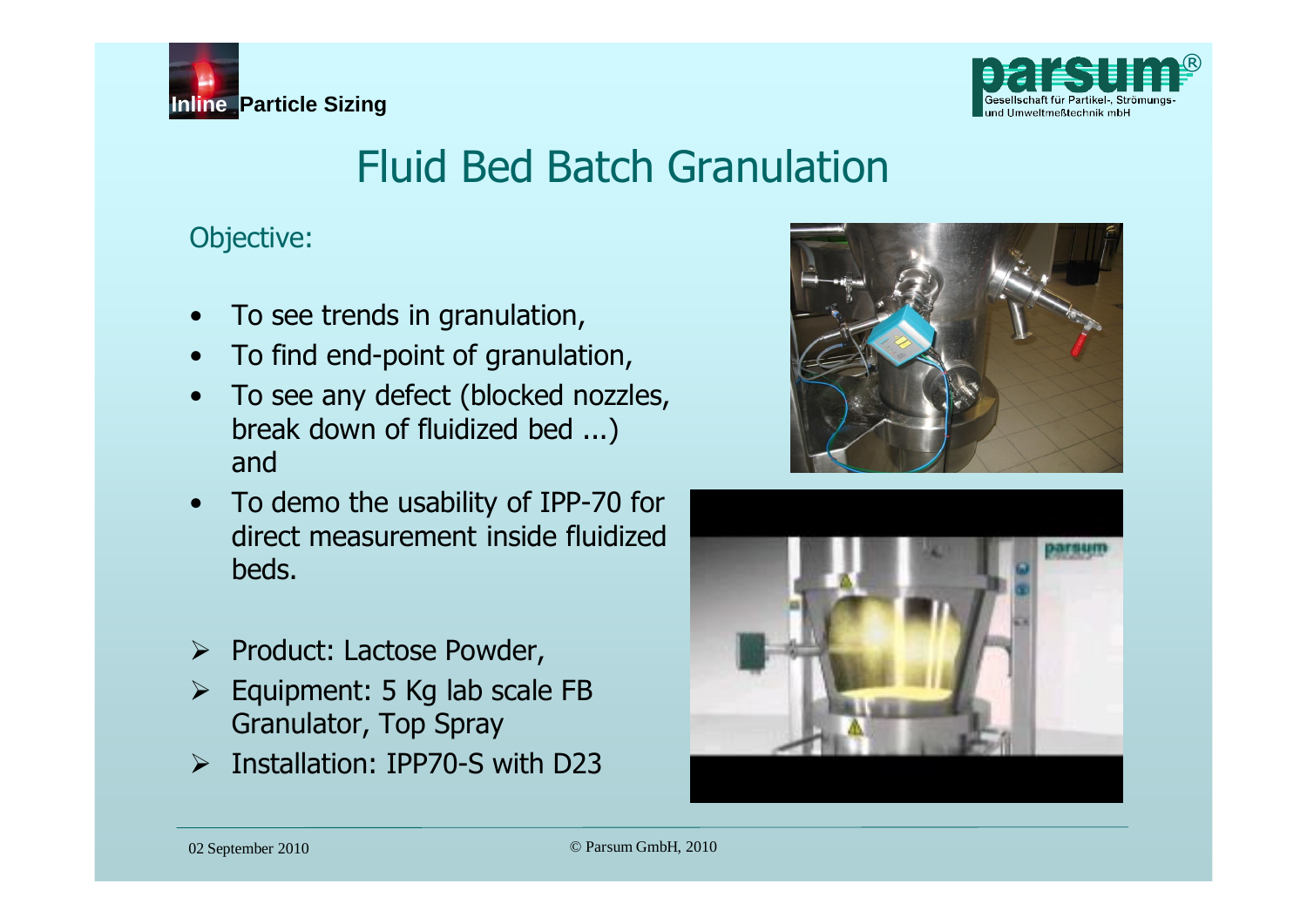



### Fluid Bed Batch Granulation

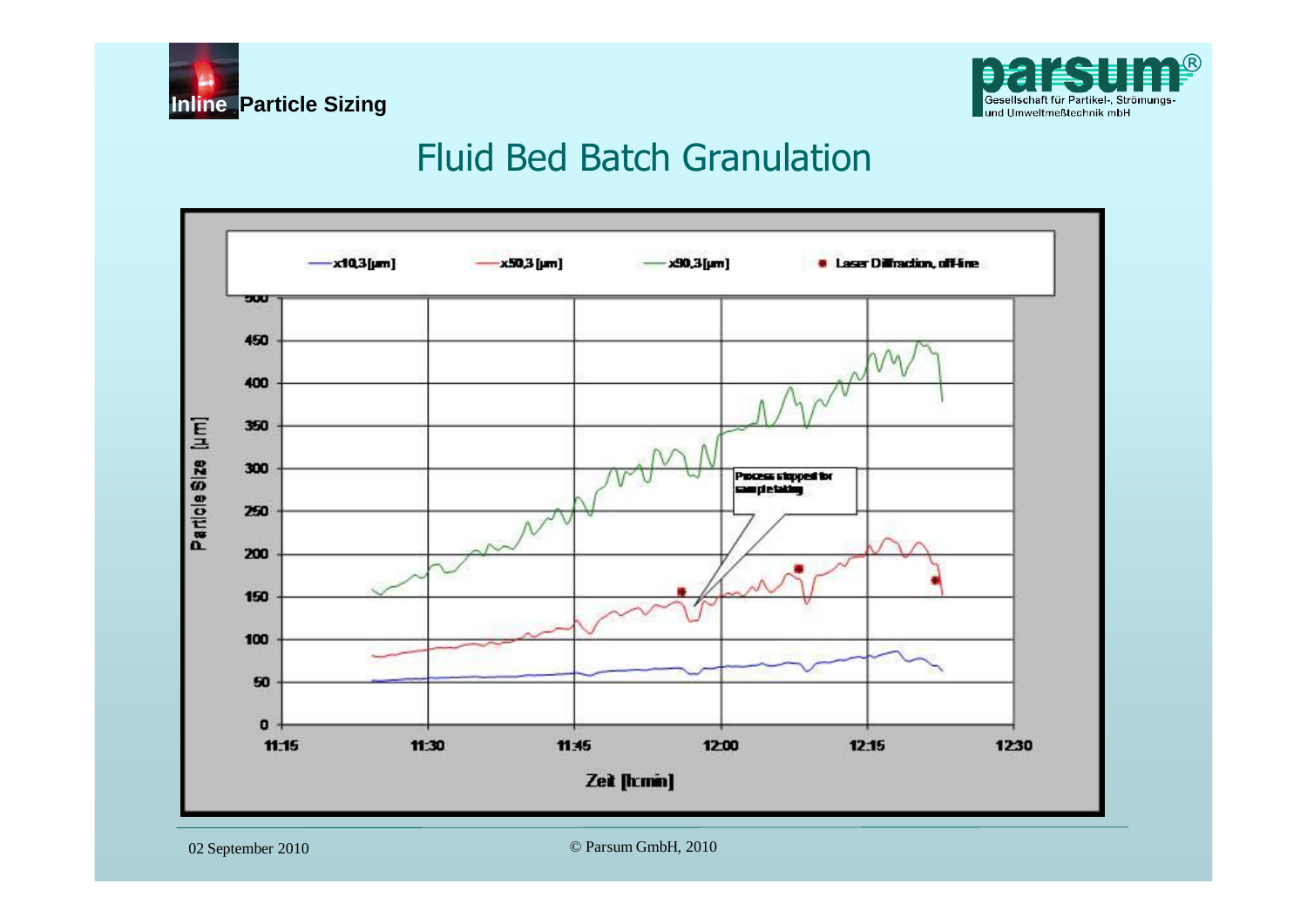



### Wurster Coating



Objective: Measurement of thickness of sprayed layer Detection of Agglomerates (Twins)

Product: Sugar pellets, spherical, 300µm,

Process-Equipment: Lab-scale FB-Granulator, 3Kg with Wurster-Tube and Bottom-Spray Installation: IPP70-S with Inlineeductor D23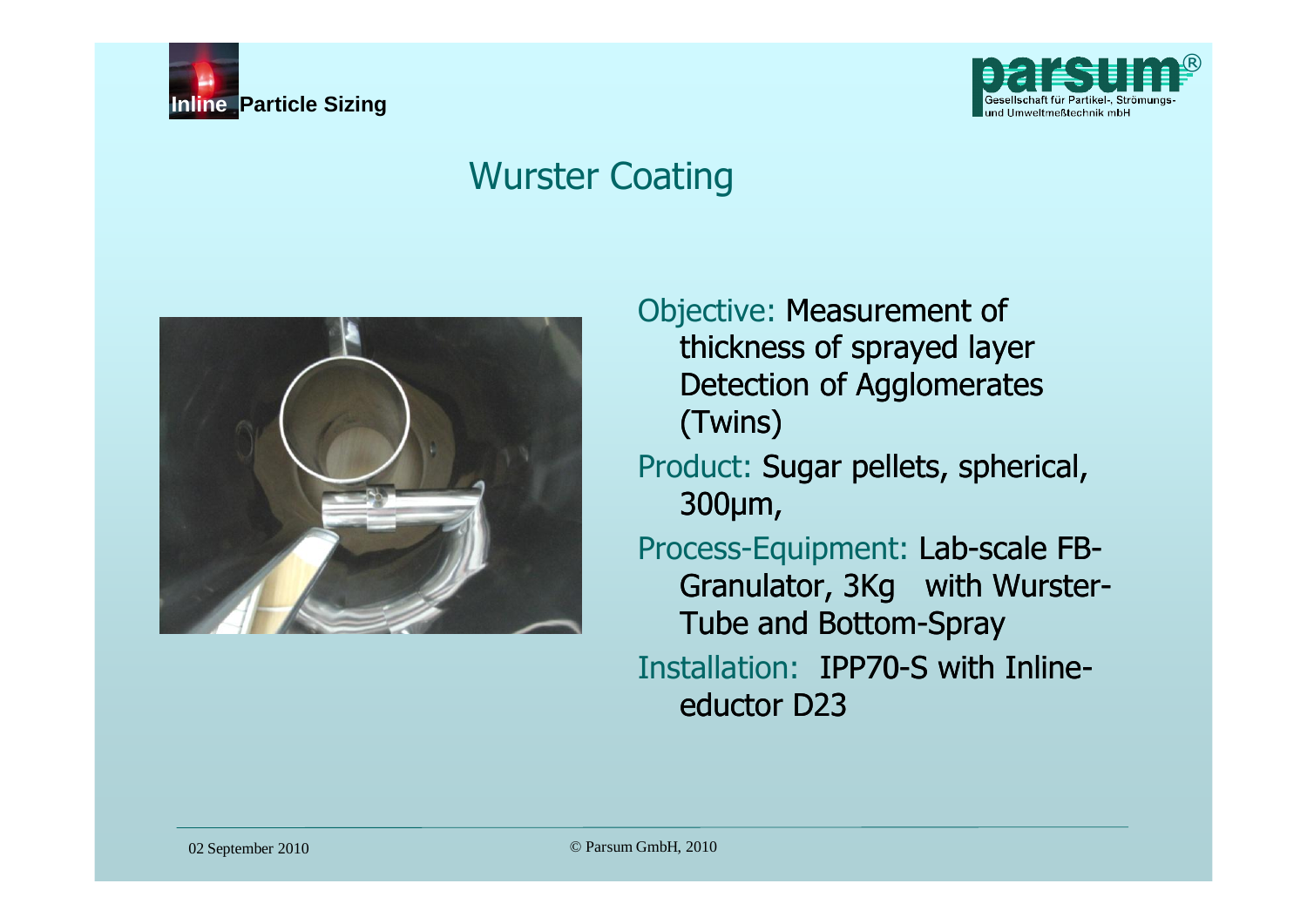



### Wurster Coating

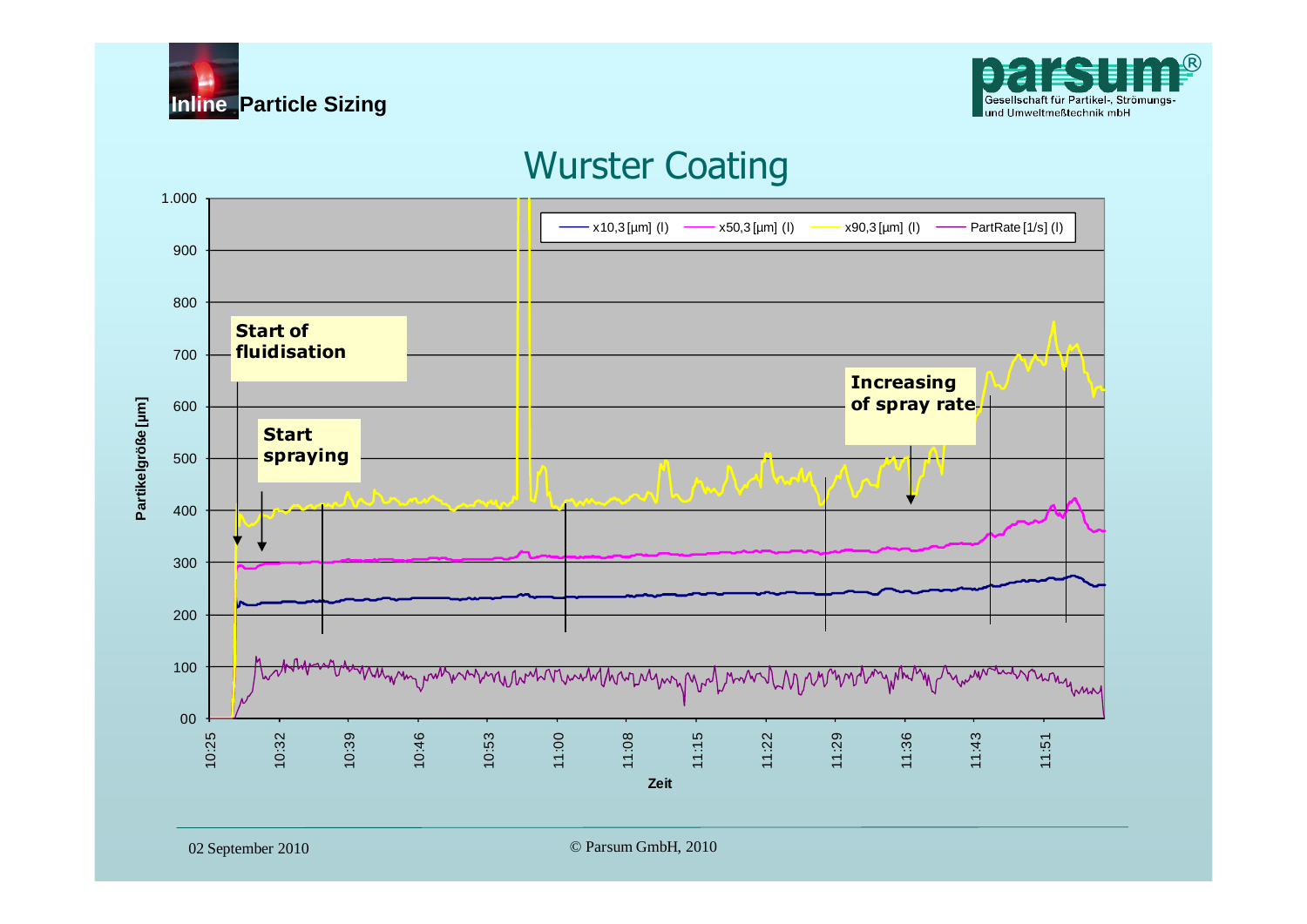



### Wurster Coating

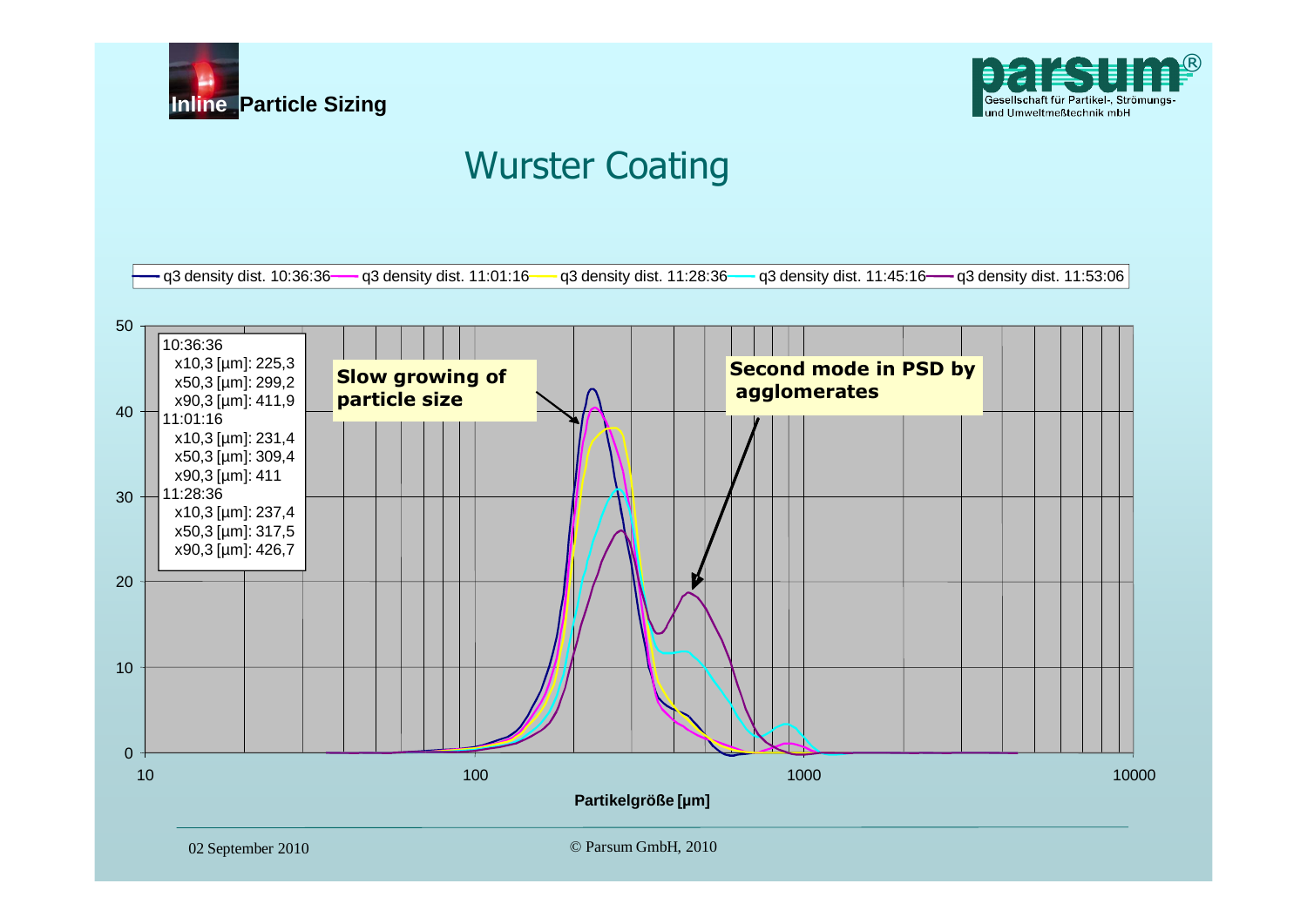



### High Shear Granulation, production scale



To demo useability of IPP 70-SL in larger mixers. To follow fast particle size changing flexible depth of probe

Product: Lactose with API

Installation: IPP 70-SL (60 cm) with inline-eductor D23



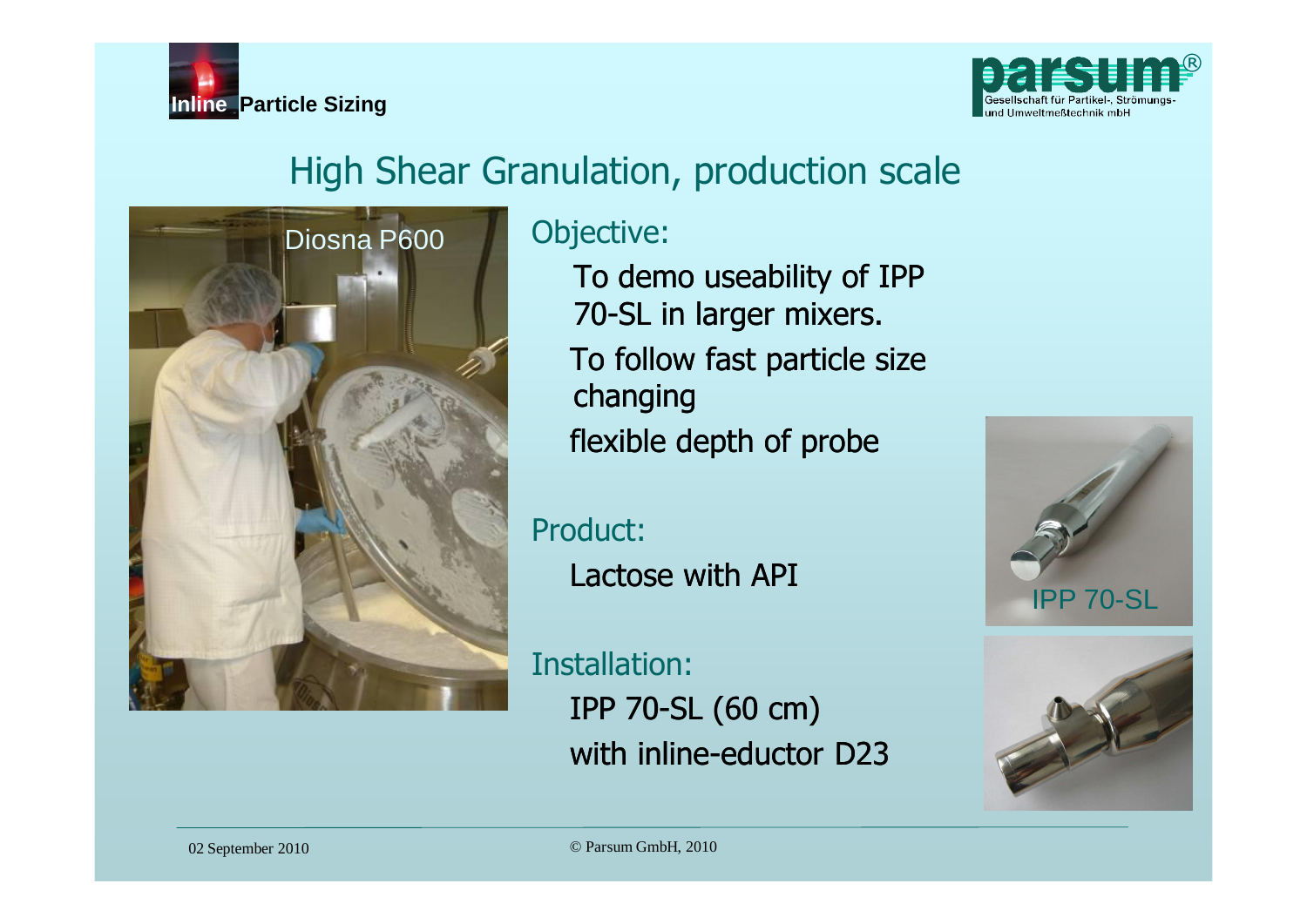



### High Shear Granulation, production scale

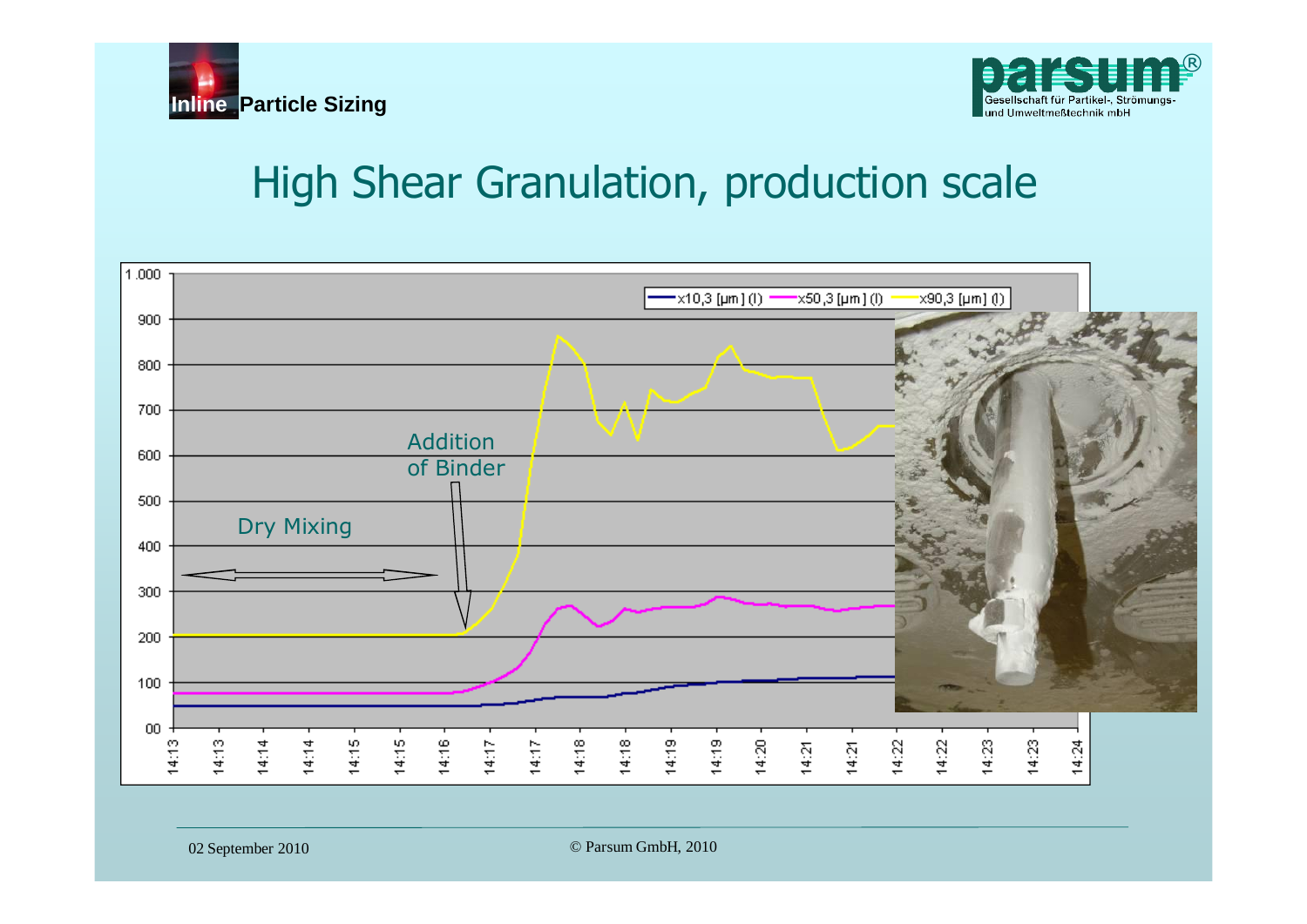



### High Shear Granulation, production scale